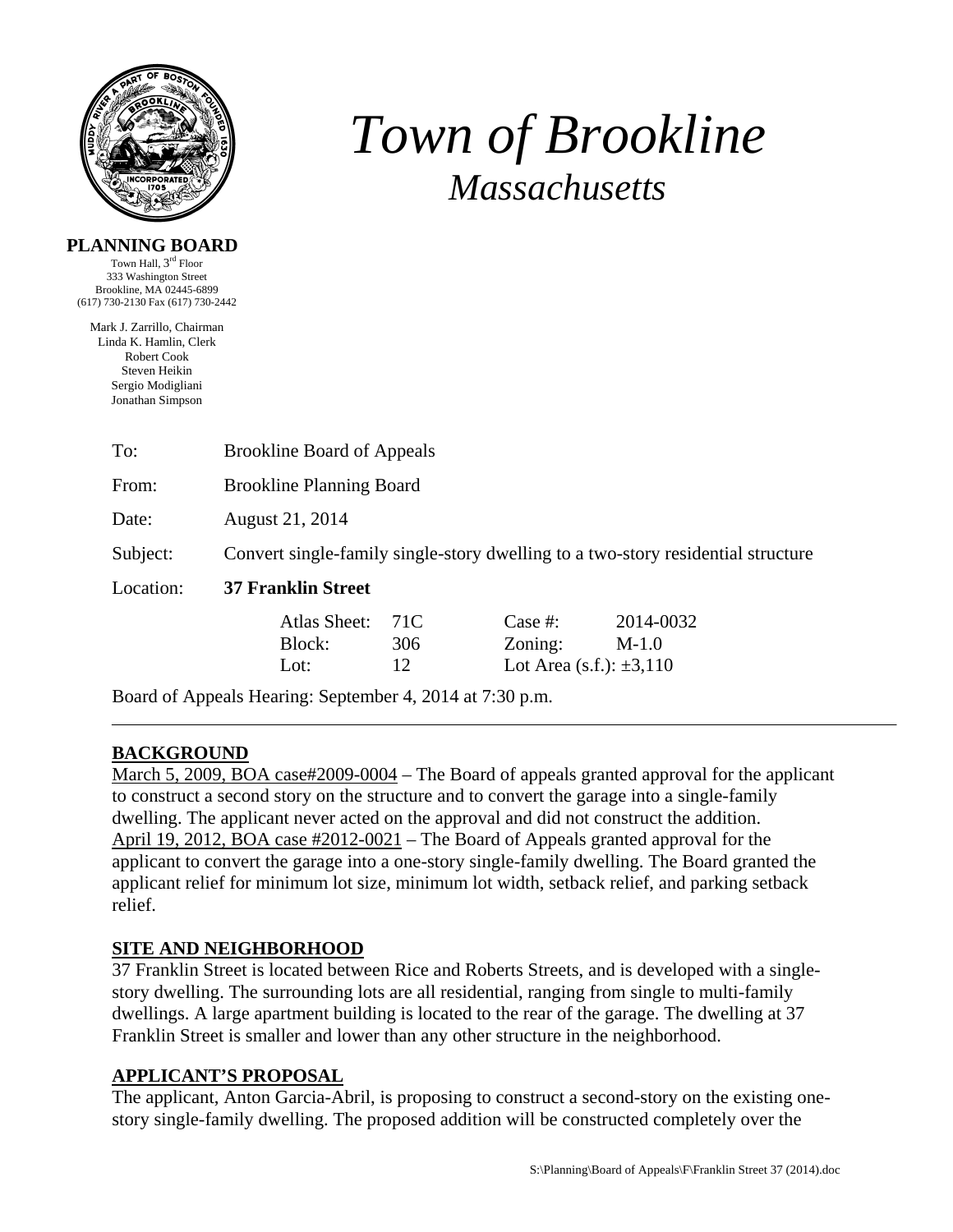existing footprint of the dwelling. The second story addition will be accessed internally, and the applicant is also proposing to construct an exterior access stair at the rear of the dwelling. The current height of the structure is 15.41', and the proposed height will be 32.25', which is an increase of 16.84'.

### **FINDINGS**

**Section 5.10** – Minimum Lot Size: The Board of Appeals granted relief for minimum lot size through case #2012-0021. The Planning Board does not feel that the applicant requires relief from this section for this proposal.

**Section 5.15.2** – Exception to Minimum Lot Size and Lot Width Requirements: The Board of Appeals granted relief for minimum lot size through case #2012-0021. The Planning Board does not feel that the applicant requires relief from this section for this proposal.

**Section 5.43** – Exceptions to Yard and Setback Regulations

**Section 5.60** – Side Yard Requirements

**Section 5.70** – Rear Yard Requirements

|                          | <b>Required</b> | <b>Existing</b> | <b>Proposed</b> | <b>Finding</b>  |
|--------------------------|-----------------|-----------------|-----------------|-----------------|
| Side Yard Setback        | $7.5$ feet      | 5.9 feet        | 5.5 feet        | Special Permit* |
| <b>Rear Yard Setback</b> | 30 feet         | 3.2 feet        | 2.8 feet        | Special Permit* |

\*Under Section 5.43, the Board of Appeals may allow by special permit alternate dimensions for setback and yard requirements if counterbalancing amenities are provided.

#### **Modification, as necessary, of BOA decision #2012-0021, April 19, 2012**

#### **PLANNING BOARD COMMENTS**

The Planning Board is supportive of this proposal to grant setback relief for the applicant to construct an addition above the existing one-story dwelling. The Board has reservations with the design of the second-story addition and would like the applicant to return before the Planning Board with a revised design and more detail with regard to the sections of the proposed addition, showing ceiling height.

#### **Therefore, the Planning Board recommends approval of the site plan (Page A0) by Osborn+ Studio and dated 8/15/14, subject to the following conditions:**

- 1. Prior to issuance of a building permit, final plans and revised elevations with window details and a section, shall be submitted to the Planning Board for review and approval.
- 2. Prior to issuance of a building permit, a final landscaping plan shall be submitted to the Planning Board for review and approval.
- 3. Prior to issuance of a building permit, the applicant shall submit to the Building Commissioner for review and approval for conformance to the Board of Appeals decision: 1) a final site plan, stamped and signed by a registered engineer or land surveyor; 2) final floor plans and elevations, stamped and signed by a registered architect; and 3) evidence that the Board of Appeals decision has been recorded at the Registry of Deeds.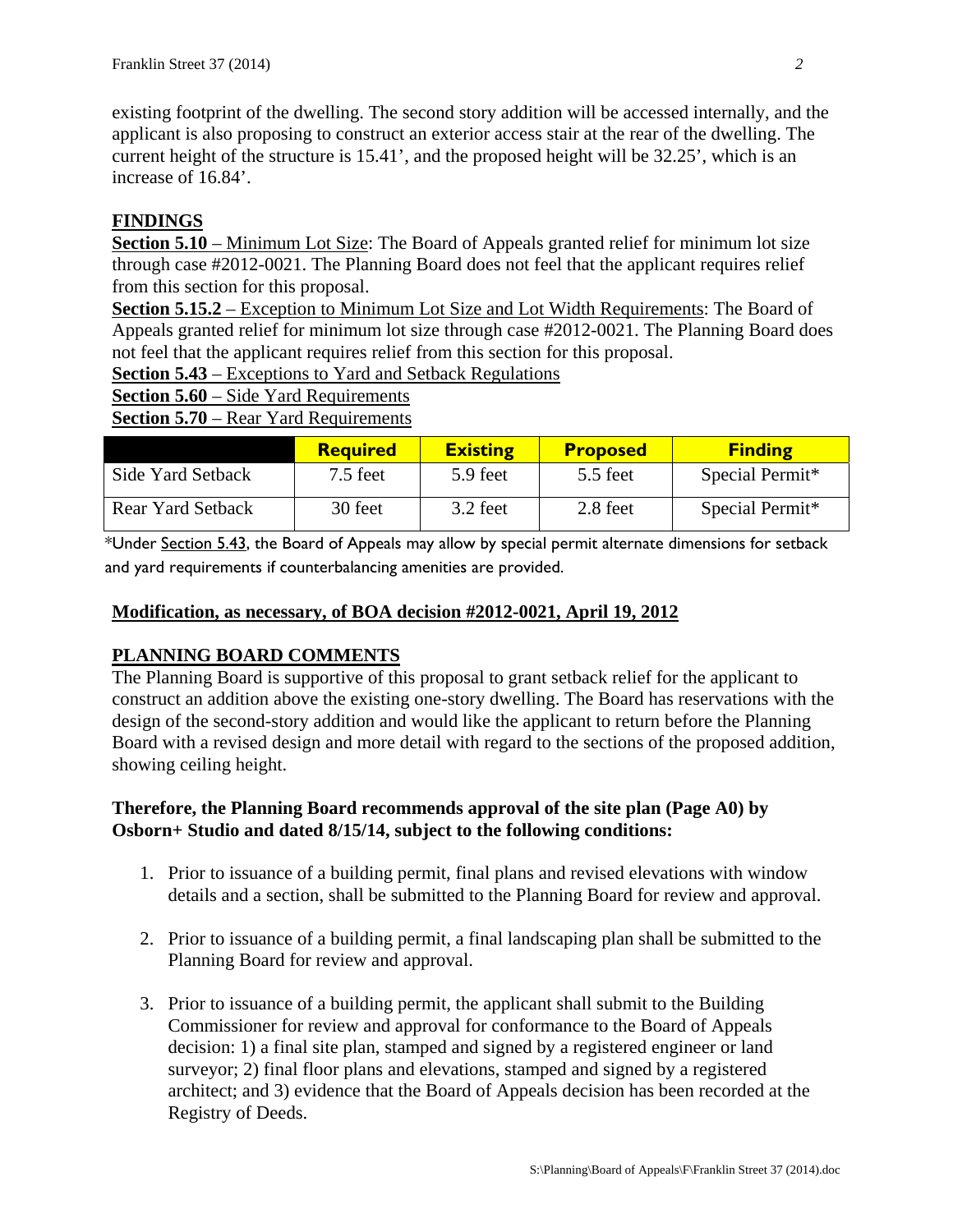*tcr/lkch*